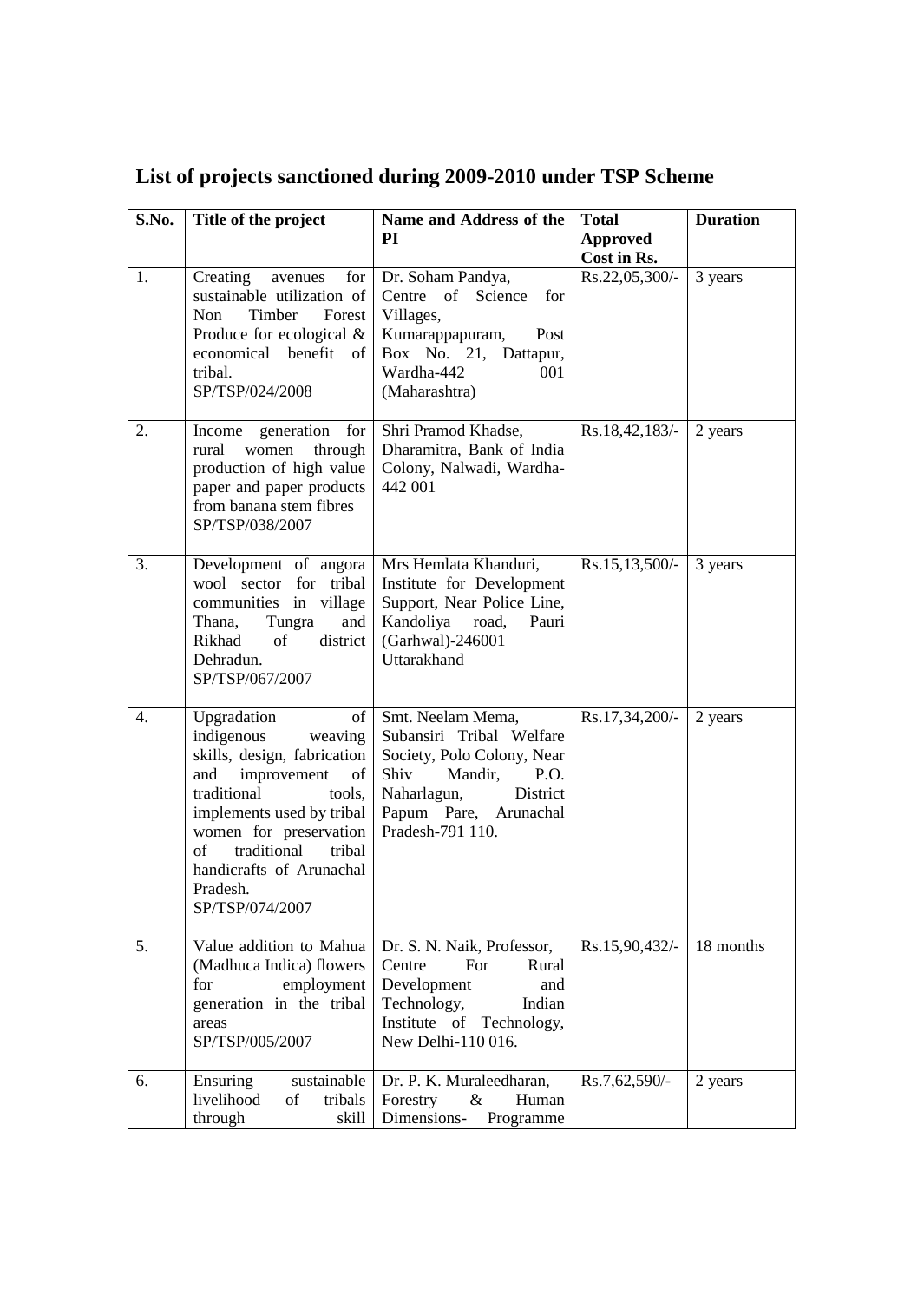|     | development<br>and<br>employment generation:<br>action<br>An<br>research<br>programme in Wayanad,<br>Kerala<br>SP/TSP/073/2007                                                                                                                                                        | Division Kerala Forest<br>Research Institute, Peechi-<br>680 653, Thrissur, Kerala.                                                                                        |                   |           |
|-----|---------------------------------------------------------------------------------------------------------------------------------------------------------------------------------------------------------------------------------------------------------------------------------------|----------------------------------------------------------------------------------------------------------------------------------------------------------------------------|-------------------|-----------|
| 7.  | Economic upliftment of<br>tribal and rural women<br>through<br>science<br>and<br>technology.<br>SP/TSP/085/2007                                                                                                                                                                       | M.<br>Rajasekara<br>Dr.<br>Pandian.<br>Arignar Anna Government<br>Arts College, Namakkal-<br>637 001, Tamil Nadu                                                           | $Rs.10,58,200/$ - | 2 years   |
| 8.  | Traditional Indian plant   Dr. B. N. Prakash,<br>for<br>remedy<br>based<br>prevention of malaria: A<br>community<br>based<br>approach<br>SP/TSP/039/2007                                                                                                                              | Foundation<br>for<br>of<br>Revitalisation<br>Local<br>Health Tradtions,<br>74/2<br>Jarakabande Kaval, Post<br>Attur, Via Yelahanka,<br>Bangalore-560<br>106,<br>Karnataka. | Rs.12,73,800/-    | 2 years   |
| 9.  | Integrated Duck,<br>Fish<br>farming<br>along<br>with<br>horticultural<br>crops<br>through intervention of<br>appropriate technologies<br>for<br>socio-economic<br>development of rural<br>tribal people of Ziro,<br>Lower Subansiri District,<br>Arunachal Pradesh<br>SP/TSP/018/2007 | Shri Dani Tabin,<br>Take Bogo Multipurpose<br>Co-operative Society Ltd.,<br>Kudung<br>Barang<br>Ziro,<br>Lower Subansiri District,<br>Arunachal Pradesh-791120             | Rs.18,87,050/-    | 3 years   |
| 10. | Cultivation<br>and<br>of<br>promotion<br>multipurpose<br>crops<br>(Amaranths<br>&<br>Buckwheat)<br>for<br>socio-<br>economic development of<br>communities<br>ST<br>of<br>Kapkot<br>Block<br>district<br>Bageshwar Uttarakhand.<br>SP/TSP/031/2008                                    | Shri Deepak Kholia,<br>Himalayan<br>Organization<br>for Protecting Environment<br>(HOPE),<br>Pilkholi, Ranikhet, Distt-<br>Almora<br>263671,<br>Uttarakhand                | $Rs.12,23,650/-$  | 18 months |
| 11. | Small Millets and Maize<br>for nutritional<br>security<br>sustainable<br>and<br>livelihood<br>through<br>science and technology                                                                                                                                                       | Dr. L. Manivel,<br>Social<br>Multipurpose<br>Service Centre,<br>Post Box No.2, Valparai-<br>642 127, Coimbatore Dt.,                                                       | Rs.15,55,000/-    | 2 years   |